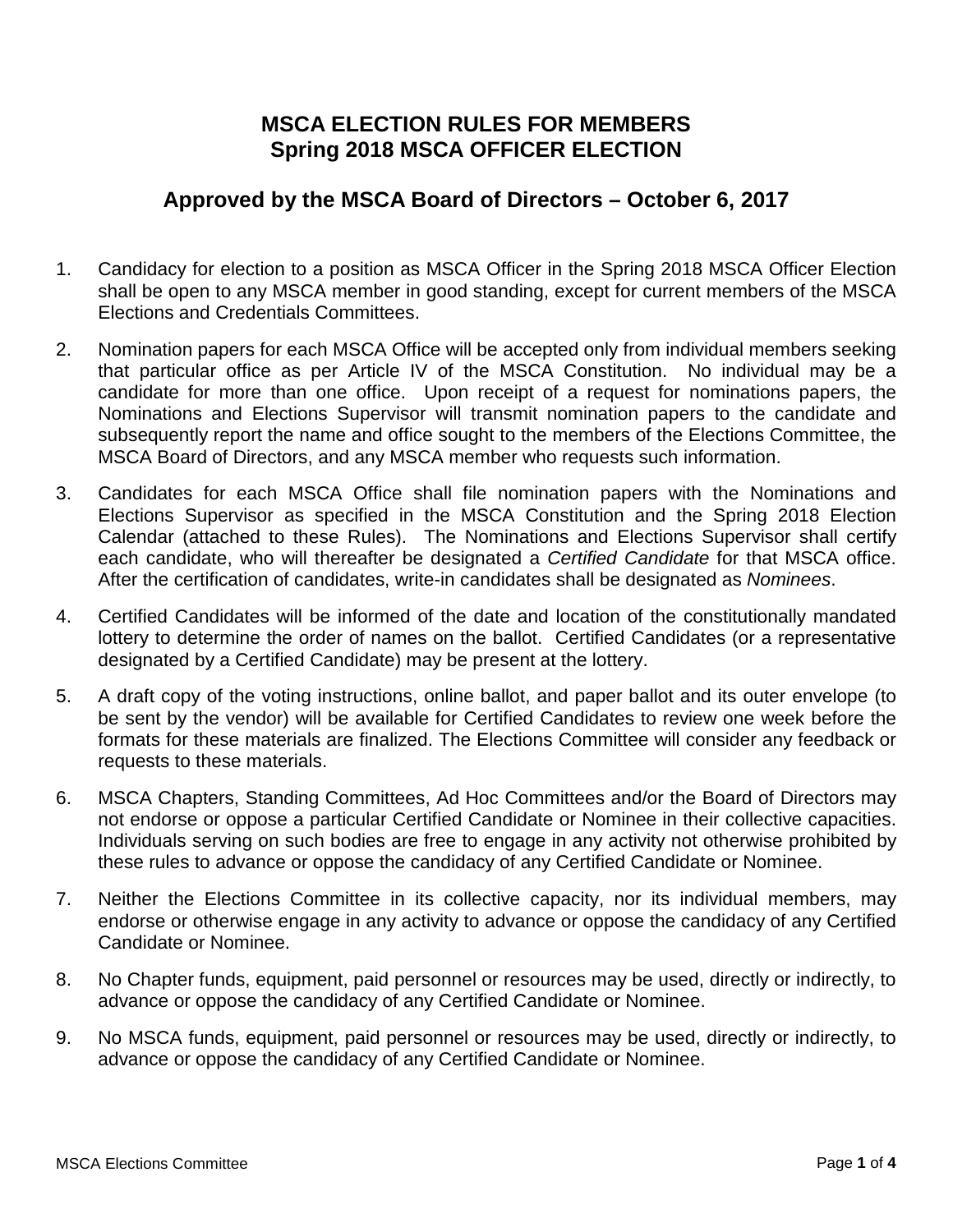- 10. No state university funds, equipment, paid personnel or resources may be used, directly or indirectly, to advance or oppose the candidacy of any Certified Candidate or Nominee. Distribution of materials through the campus mail system, in accordance with the collective bargaining agreements, is allowed.
- 11. The use of state university technology ("use" is defined as using state owned property, technology or electronic media controlled by the state universities, including the origination of messages or the forwarding of messages originated by others) –
	- A. is prohibited for sending or receiving messages or for creating a web page to advance or oppose the candidacy of any Certified Candidate or Nominee.
	- B. is allowed for logistical information about the election itself (e.g., announcements concerning the election process, candidate forums, materials posted on the MSCA website, questions and non-sensitive communications among the members of the Elections Committee). Such communication is for informational purposes and must not contain any information that would advance or oppose the candidacy of any Certified Candidate or Nominee. The Chapter President (or Chapter Vice President, if the Chapter President is a Certified Candidate or Nominee) will disseminate this information to chapter members.
- 12. Each Certified Candidate may choose to receive not more than two sets of mailing labels and/or an electronic database, with the name, address, and chapter affiliation of all members. The MSCA Treasurer will send these to each Certified Candidate as soon as practicable after candidates have been certified. To the extent deemed practicable by the MSCA Treasurer, the names will be separated by campus/unit member status (full-time and non-full-time). Certified Candidates will also be sent a list of eligible voters (i.e., the list submitted to the MSCA Election vendor) that contains updates and changes since the original mailing labels were produced.
- 13. Certified Candidates and Nominees shall conduct their campaigns in a positive manner with due regard for the high professional standards expected of university educators and shall refrain from personal attacks. All campaign materials supporting or opposing a Certified Candidate or Nominee must be signed by at least one MSCA member in good standing.
- <span id="page-1-0"></span>14. If there is more than one Certified Candidate for any office, a candidate forum shall be scheduled in consultation with the Chapter President. If there is no more than one Certified Candidate for each office then a candidate forum may be scheduled at the Chapter Presidents discretion. The Nominations and Elections Supervisor, working with the MSCA President's secretary, shall establish a date and place for each forum that is, to the extent possible, agreeable to the Certified Candidates. The Nominations and Elections Supervisor shall notify each Certified Candidate of the date and place of each forum. So that each forum provides consistency for Certified Candidates and MSCA members, the following rules will govern the conduct of each campus forum:
	- A. The Chapter President (or a designated member of the Chapter Executive Committee who is not a member of the MSCA Elections Committee) shall preside as Moderator of the forum.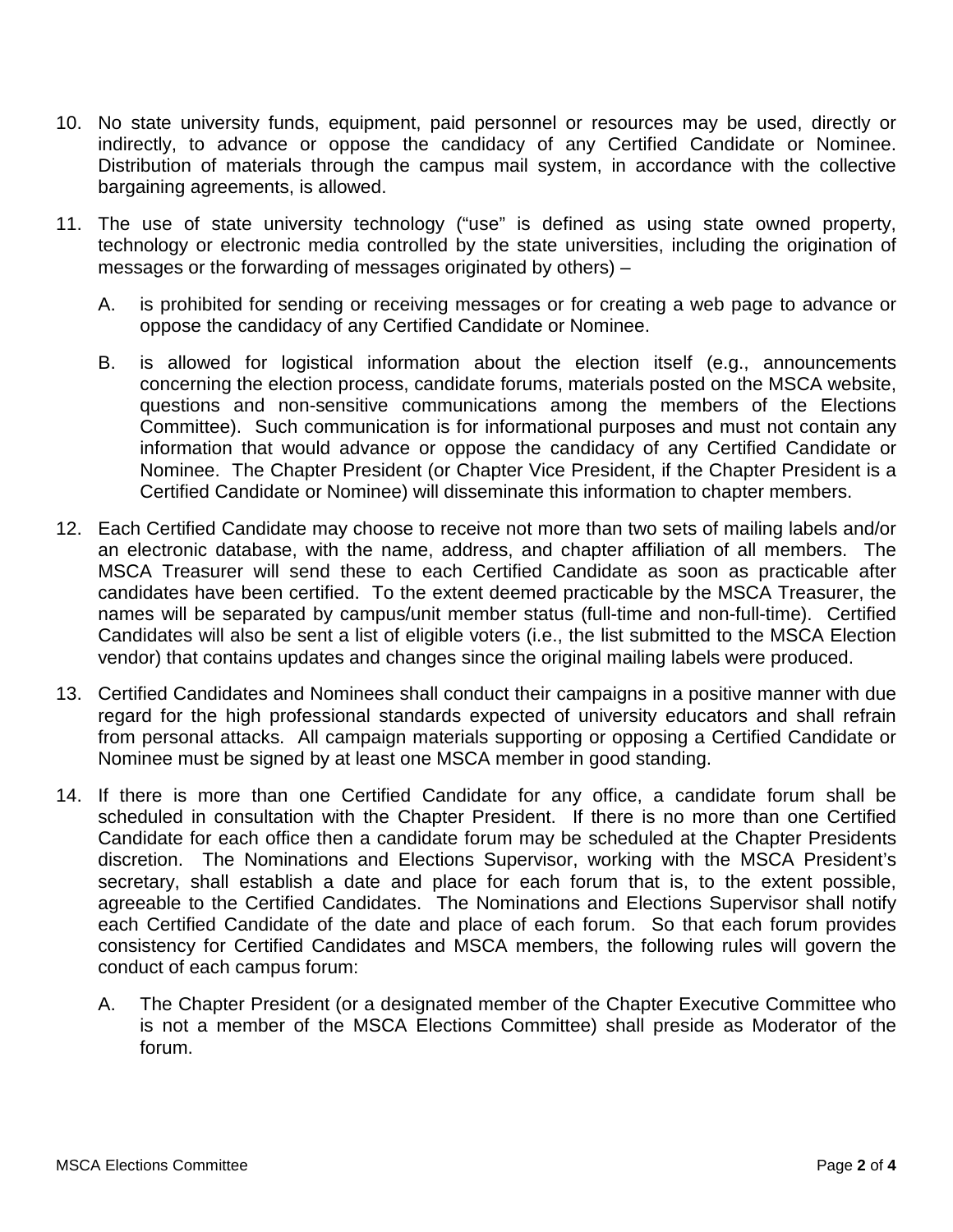- B. The Moderator will be a neutral party to the forum and shall neither pose nor answer questions asked during the forum, nor allow members present to answer questions directed to the Certified Candidates. The Moderator will ensure that each Certified Candidate has an equal opportunity to address the members.
- C. Within a 60- to 90-minute time frame, the forum structure should allow for opening and closing statements from the Certified Candidates along with questions from the members. The order of statements shall be determined in a random fashion. Certified Candidates shall refrain from questioning each other but should direct their responses to the members' questions.
- D. In the event a Certified Candidate cannot attend a forum, s/he may send a statement to the Moderator for distribution at the forum.
- E. The Moderator shall inform each Certified Candidate of any additional format information for the forum (that is consistent with the above parameters) at least twenty-four hours in advance.
- 15. So that all voting members receive the same information regarding election procedures, the membership will be informed of the procedures for the election in an email prepared by the Nominations and Elections Supervisor for distribution by Chapter Presidents. This information shall also be posted on the MSCA website. This does not preclude others (e.g., Certified Candidates and Nominees) from including voting instructions and procedures to union members in their correspondence, provided that the procedures and instructions are not misrepresented.
- 16. Each election contest shall be decided by a plurality, *i.e.* the individual receiving the most votes shall be elected.
- 17. Challenge Procedure
	- A. Any Certified Candidate or Nominee may challenge the election by filing a written challenge with the Nominations and Elections Supervisor no later than 5:00 PM on the seventh day following the official ballot count.
	- B. The Nominations and Elections Supervisor shall notify the designated Arbitrato[r\\*](#page-1-0) that a challenge (or challenges) has (have) been received.
	- C. The Arbitrator shall prepare a notice of hearing including the date and place of the hearing. The notice, including a copy of the challenge(s) shall be sent to each Certified Candidate and Nominee.
	- D. At the hearing any Certified Candidate or Nominee may be represented by a representative of his/her choosing and may present documents and witnesses relevant to the challenges filed. Each Certified Candidate or Nominee will be permitted to make an opening and closing statement to the Arbitrator.
	- E. The Arbitrator\* shall file a written report with the Elections Committee. For each challenge

 <sup>\*</sup> To be recommended by the MSCA Elections Committee and approved by the MSCA Board of Directors no later than the February 2, 2018 meeting.